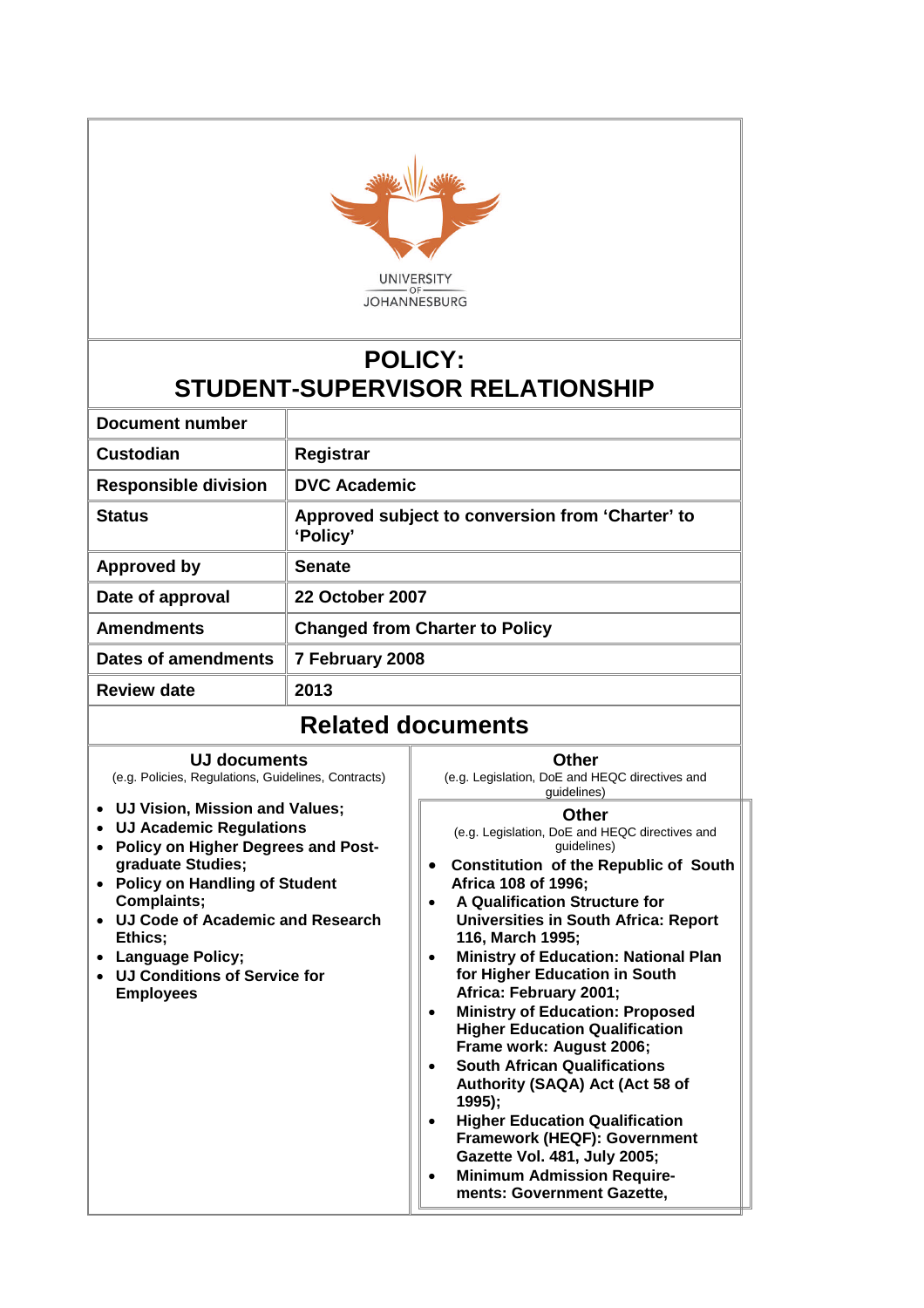|                                                                                                      | No.27961 August 2005;<br><b>CHE: Higher Education Quality</b><br><b>Committee (HEQC) Criteria for</b><br><b>Programme Accreditation:</b><br>November, 2004;                                                                                                                                                                                                                               |
|------------------------------------------------------------------------------------------------------|-------------------------------------------------------------------------------------------------------------------------------------------------------------------------------------------------------------------------------------------------------------------------------------------------------------------------------------------------------------------------------------------|
| Stakeholders affected by this<br>document (units and divisions which<br>should be familiar with it): | <b>Executive Deans/Vice Deans;</b><br>Researchers:<br>$\bullet$<br><b>Heads: Academic Departments;</b><br>Lecturers (Part time and Full Time);<br><b>Heads: Faculty Administration;</b><br><b>Executive Directors/Directors</b><br><b>Heads: Academic and Administrative</b><br><b>Support Units;</b><br><b>Students registered for Higher</b><br><b>Degrees and Postgraduate Studies</b> |
| <b>Website address of this document:</b>                                                             | <b>INTRANET</b>                                                                                                                                                                                                                                                                                                                                                                           |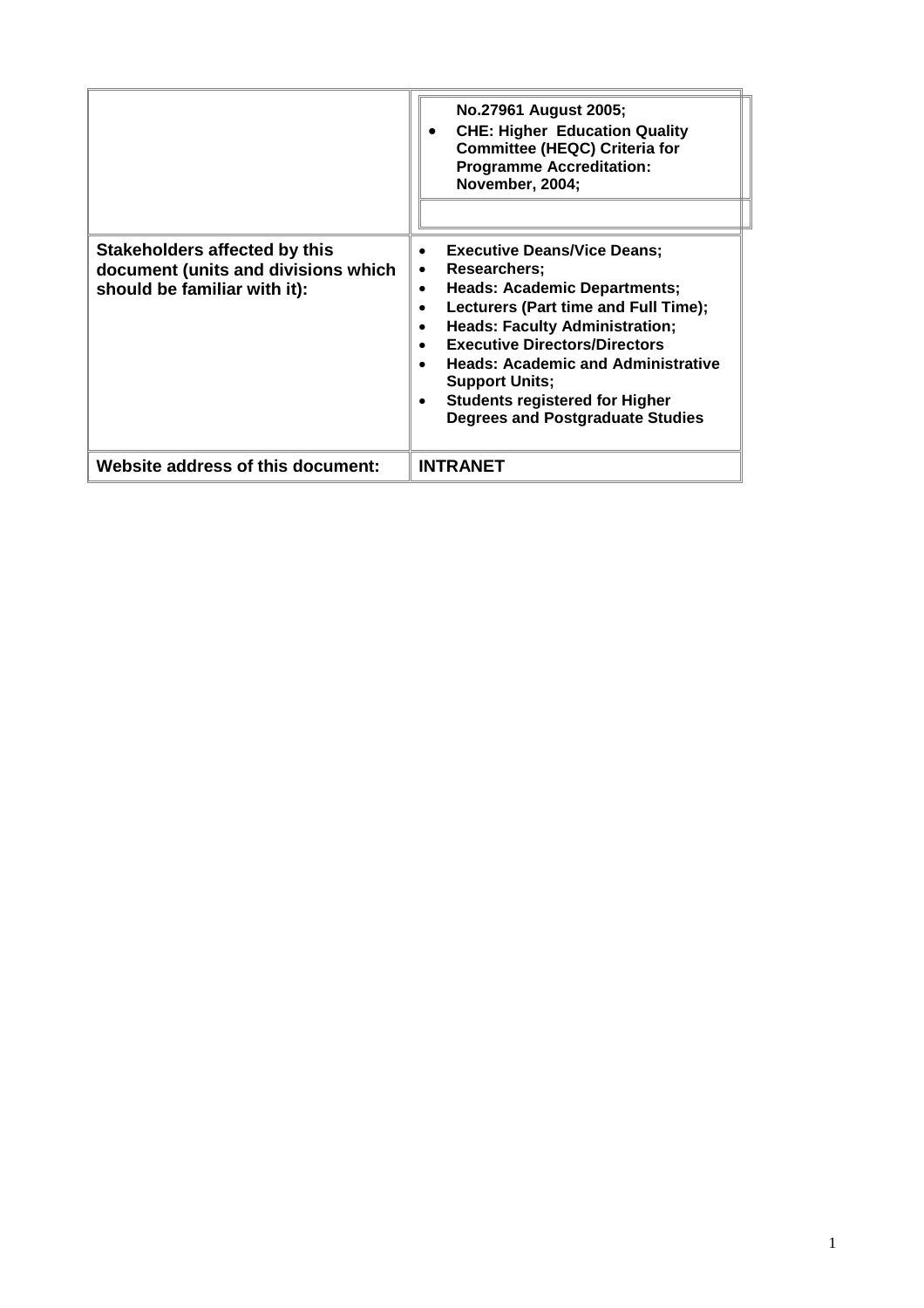# **CONTENTS**

|              |                                                                     | Page |
|--------------|---------------------------------------------------------------------|------|
| $\mathbf{1}$ | <b>PREAMBLE</b>                                                     | 3    |
| 2.           | <b>PURPOSE</b>                                                      | 3    |
| 3.           | <b>SCOPE</b>                                                        | 3    |
| $\mathbf{A}$ | <b>STUDENT - SUPERVISOR RELATIONSHIP</b>                            | 4    |
|              | 4.1 Student Responsibilities and Legitimate Supervisor Expectations | - 4  |
|              | 4.2 Supervisor Responsibilities and Legitimate Student Expectations | 4    |
| 5.           | <b>FACULTY SPECIFIC RESPONSIBILITIES</b>                            | 5    |
| 6.           | <b>POLICY REVIEW</b>                                                | 5    |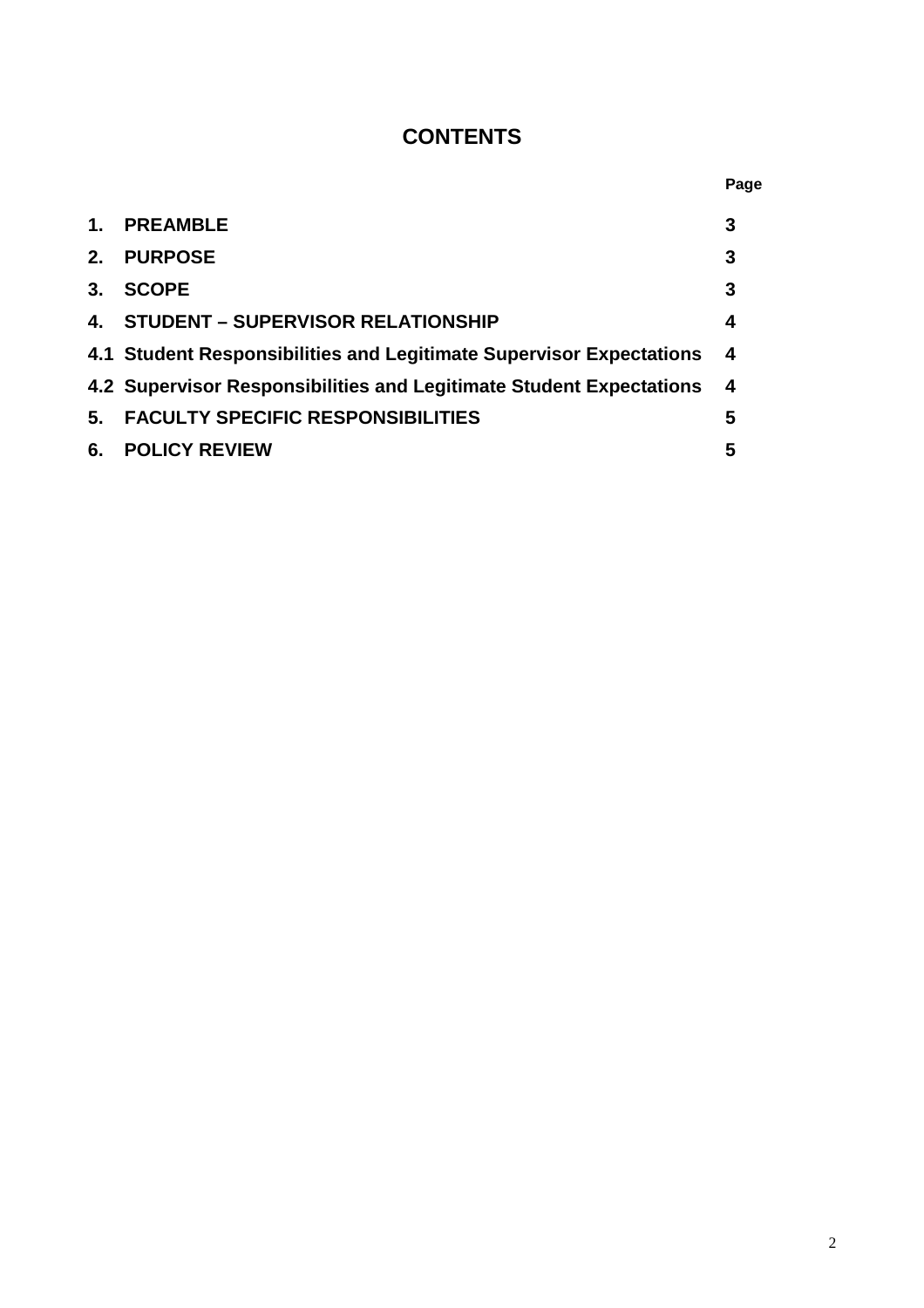#### **1. PREAMBLE**

The University of Johannesburg is committed to the ideal of distinguished scholarship and the provision of credible and innovative research findings that carry international recognition as well as national credibility and legitimacy. Central to the realisation of this vision lies the quality of the research produced as the University leads, challenges and explores knowledge.

The relationship between supervisor and student is an integral part of the holistic research experience as the student develops and is guided towards mastery of the research process, the research discipline and the field of specialisation. The main focus of this Policy is the student-supervisor relationship and not the general relationship between the University and the student or supervisor.

## **2. PURPOSE**

The purpose of this policy is to:

- 2.1 Outline the rights and obligations of all master's and doctoral postgraduate students enrolled at the University as well as those of supervisors and co-supervisors.
- 2.2 Provide a clear and concise outline of what each party to the student-supervisor relationship may expect from the other, thereby promoting the development and maintenance of a sound and productive relationship between the two parties.
- 2.3 Serve as a point of departure in the resolution of any disputes that might arise between postgraduate students and their supervisors.
- 2.4 In addition to the documentation listed on the cover page, this policy should be read in conjunction with the general rules governing the enrolment of students and/or the conditions of employment academic employees and/or researchers as applicable.

#### **3. SCOPE**

The Policy applies to:

- 3.1 All academic and or research employees in their role as supervisors of master's and doctoral postgraduate students;
- 3.2 All students registered for master's and doctoral postgraduate qualifications across all faculties and campuses;
- 3.3 The policy extends and does not replace any other agreements between the University and its students or employees.

<sup>\*</sup> For the remainder of the document co-supervisors will also be referred to as supervisors, since their essential responsibilities are the same in respect of their interaction with the student. Where minor difference may exist, the supervisor and co-supervisor(s) will clarify these between themselves, and communicate them to the student.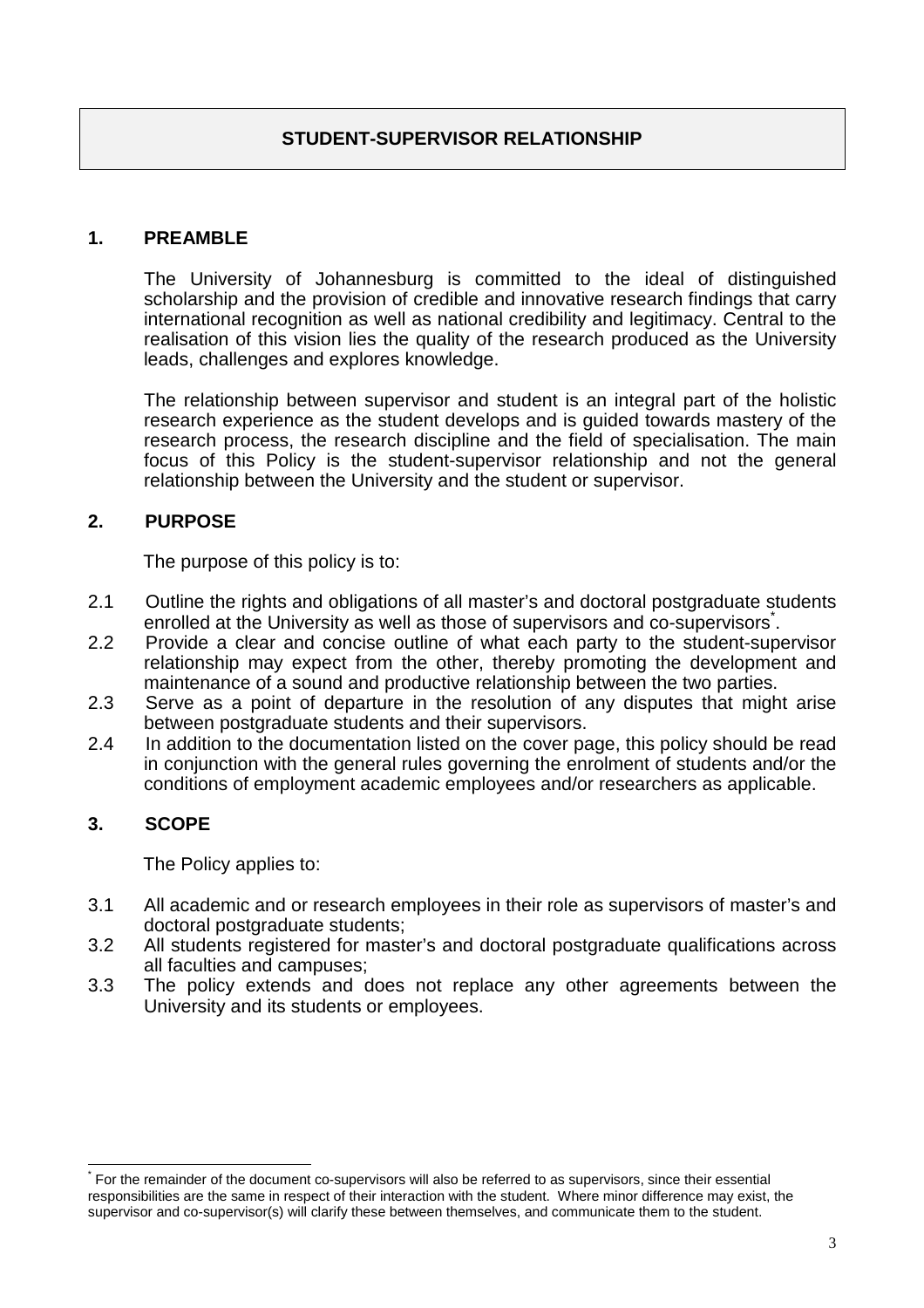## **4. THE STUDENT-SUPERVISOR RELATIONSHIP**

#### **4.1 Student Responsibilities and Legitimate Supervisor Expectations**

The student is responsible to exercise the following responsibilities diligently and sincerely, and where appropriate to consult with his/her supervisor/s in order to give effect to these responsibilities. Conversely, the supervisor/s may legitimately expect students to exercise these responsibilities at all times.

- 4.1.1 Plan and implement the agreed research programme or project;
- 4.1.2 Successfully complete all the academic outputs of the study programme;
- 4.1.3 Find/source appropriate literature and obtain information from literature;
- 4.1.4 Write the research proposal in the time stipulated;
- 4.1.5 Prepare all documents required for obtaining ethics clearance, if applicable;
- 4.1.6 Assist in a limited manner in the drafting of funding applications;
- 4.1.7 Plan work schedules;
- 4.1.8 Engage in any required fieldwork or data gathering, laboratory experimentation, data processing and statistical analyses;
- 4.1.9 Write and proofread his/her dissertation or thesis, including, but not limited to, obtaining professional assistance with the linguistic editing of the dissertation or thesis;
- 4.1.10 Attend to any amendments or revisions of the dissertation or thesis as required by the supervisor/s or internal or external assessors, and assume responsibility for the production of the final bound hard and electronic copies;
- 4.1.11Make regular appointments with the supervisor/s and inform him/her in time if any administrative or academic difficulties are experienced in the study programme in order that the supervisor/s may advise in respect of timely corrective action;
- 4.1.12 Participate in research projects and programmes as determined by the supervisors, including attendance of symposia, seminars and conferences;
- 4.1.13 If necessary, purchase items that may be required to complete the production of the dissertation or thesis;
- 4.1.14 In the case of research master's or doctoral students, produce at least one manuscript of a research paper in a format that is ready for submission to an accredited research journal by the time the Faculty Assessment Committee considers the assessment results;
- 4.1.15 Adhere at all times to all general academic ethics with regard to academic integrity and plagiarism, and ethics requirements relating to the research work; and
- 4.1.16 Renew his/her annual registration with the University at the stipulated times.

## **4.2 Supervisor Responsibilities and Legitimate Student Expectations**

All supervisors are responsible to exercise the following responsibilities diligently and sincerely. Conversely, the student may legitimately expect the supervisors to exercise these responsibilities at all times.

- 4.2.1 Clarify the respective roles of the supervisor and co-supervisor(s) (if appointed), and communicate these clearly to the student;
- 4.2.2 Administer and manage matters associated with the student's studies in accordance with the regulations of the University;
- 4.2.3 Cooperate with each other and with the Head of Department and/or Executive Dean of the faculty and/or other responsible University official, to ensure as far as reasonably possible that the student is provided with the basic infrastructure and necessary resources to undertake the research;